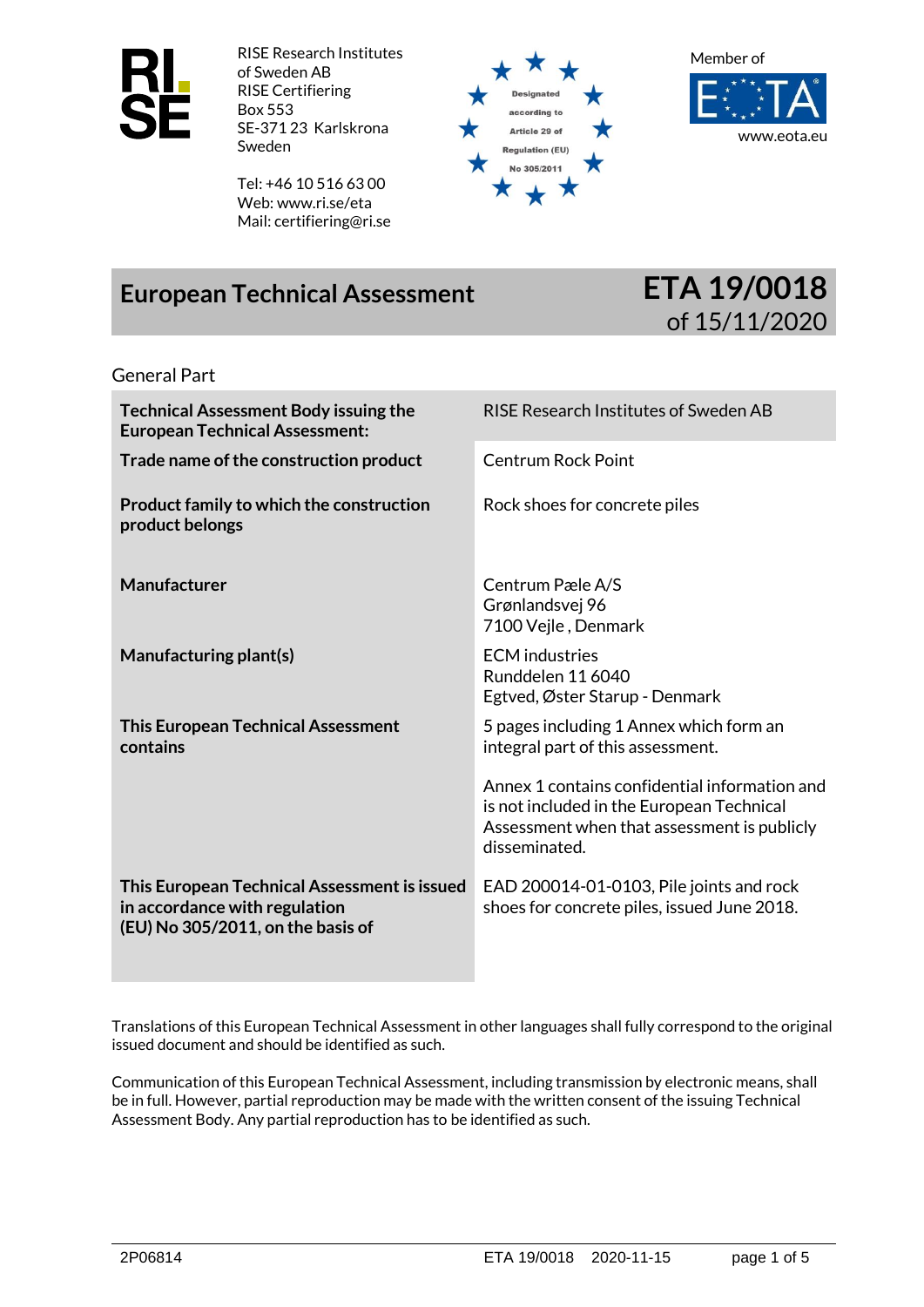Specific parts

# **1 Technical description of the product**

The Centrum Rock Point is a steel construction made of steel sheet, steel bar and steel reinforcement bar, with a hardened tip (Figure 1.) to be used as protective reinforcement for the leading end of the first precast reinforced concrete pile segment when being driven into rocky ground or down to solid rock or to prevent piles from sliding off steep inclined bedrock, or in soil that contains large boulders or other large objects that could potentially influence the forces on the pile during driving. The Rock point ensures that the force applied to the pile is concentrated in the rock point tip and thus preventing the pile from being damaged when driving it into the bedrock/ground.

Figure 1. Principal rock point construction



- 1. Rock point tip /Dowel
- 2. Centerbush /Dowel casing
- 3. Triangle reinforcement /Gusset plate
- 4. Base plate /Bottom plate
- 5. Skirt /Collar
- 6. Connection rod /Rebar
- 7. Set screw M12

Dimensions, tolerances and materials are given in Annex 1.

### **2 Intended use**

### **2.1 General**

The products are intended to be used with concrete piles made of concrete manufactured according to EN 206 for piling in undisturbed natural soils and compacted non-aggressive fills of mineral soil materials.

The product is used when driving concrete piles to the bedrock, to prevent concrete piles from sliding off steep inclined bedrock or in soil that contains large boulders or other large objects that could potentially influence the forces on the pile during driving and thus prevents breaking of pile.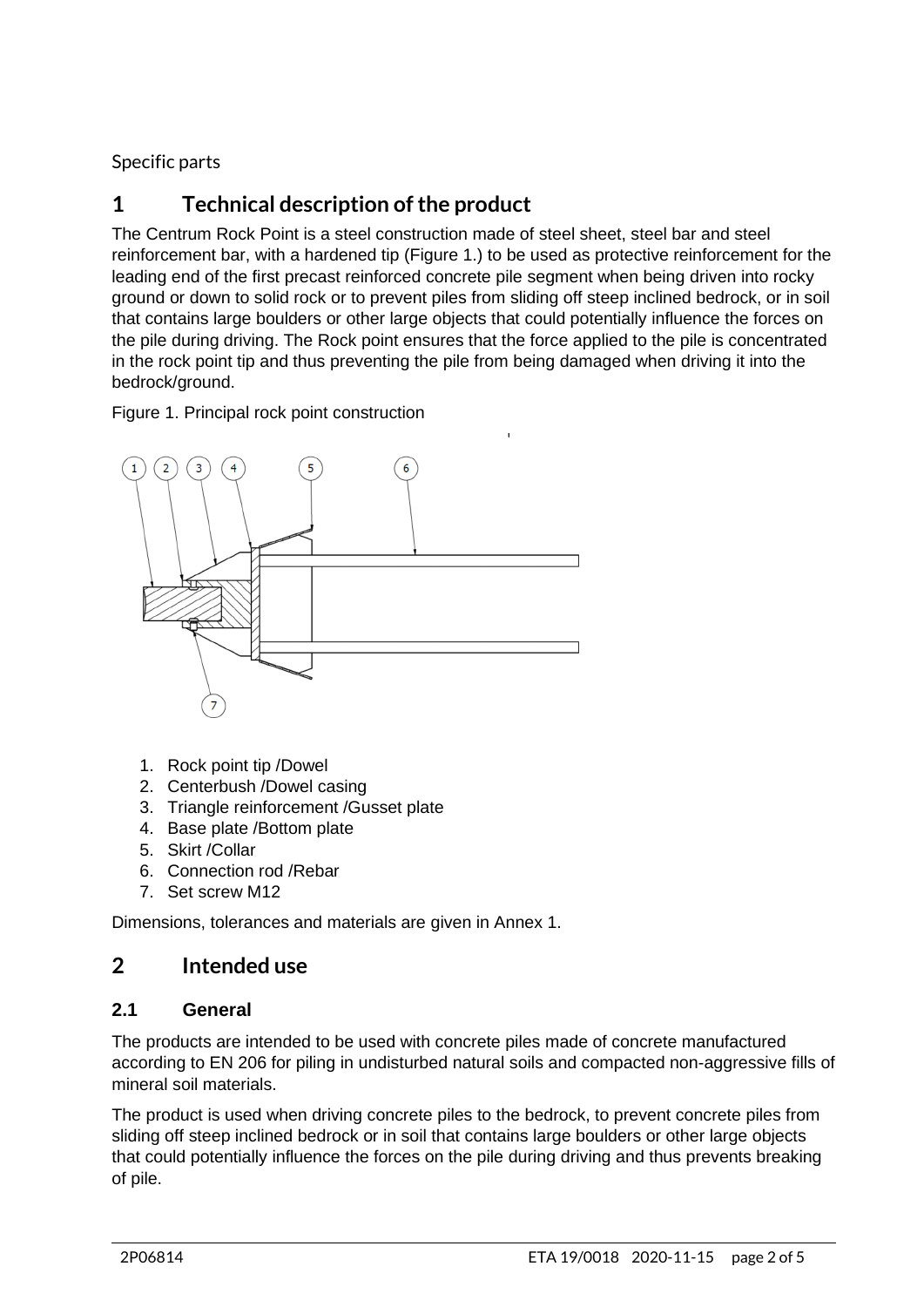### **2.2 Working life /Durability**

#### Intended working life is 100 years

Corrosion rate 1,2 mm per 100 years as recommended in standard EN 1993-5, Table 4-1, should then be taken into account. Alternatively, empirical measurement data and statistical deterioration design model may be used when the conditions certainly can be classified as normal. Local conditions, standards and regulations in force at the place of use shall in both cases be considered and respected.

### **3 Performance of the product and references to the methods used for its assessment**

|                  |                                      | Characteristic          | Performance  |
|------------------|--------------------------------------|-------------------------|--------------|
| BWR <sub>1</sub> | Mechanical resistance and stability  | Resistance of rock shoe | Clause 3.1.1 |
|                  |                                      | Dimensional tolerances  | Clause 3.1.1 |
| BWR 2            | Safety in case of fire               | Reaction to fire        | Clause 3.1.2 |
| BWR <sub>3</sub> | Hygiene, health and the environment  | Not relevant            |              |
| BWR <sub>4</sub> | Safety in use                        | Not relevant            |              |
| BWR <sub>5</sub> | Protection against noise             | Not relevant            |              |
| BWR 6            | Energy economy and heat retention    | Not relevant            |              |
| BWR <sub>7</sub> | Sustainable use of natural resources | Not relevant            |              |

#### **3.1 Essential characteristics and their performance**

### **Mechanical resistance and stability, BWR 1**

| <b>Essential characteristic</b> | Performance       |                                   |
|---------------------------------|-------------------|-----------------------------------|
| Resistance of rock shoe         | Class 1           | According to standard SS-EN 12794 |
| Dimensional tolerances          | given in Annex A1 |                                   |

#### **Safety in case of fire, BWR 2**

| $\mathsf I$ Essential characteristic | l Performance              |                               |
|--------------------------------------|----------------------------|-------------------------------|
| Safety in case of fire               | Reaction to fire, class A1 | Commission Decision 96/603/EC |

### **4 Assessment and verification of constancy of performance (hereinafter AVCP) system applied, with reference to its legal base**

According to the decision 2000/606/EC - Commission decision of date 26 September 2000, published in the Official Journal of the European Union (OJEU) L231/12 of 12/10/2000, of the European Commission the system of assessment and verification of constancy of performance (see Annex V to the regulation (EU) No 305/2011) given in the following table applyies:

| Product(s)                       | Intended use(s)     | Level(s) or class(es)    | System(s) |
|----------------------------------|---------------------|--------------------------|-----------|
| Rock shoes for concrete<br>piles | For structural uses | $\overline{\phantom{0}}$ |           |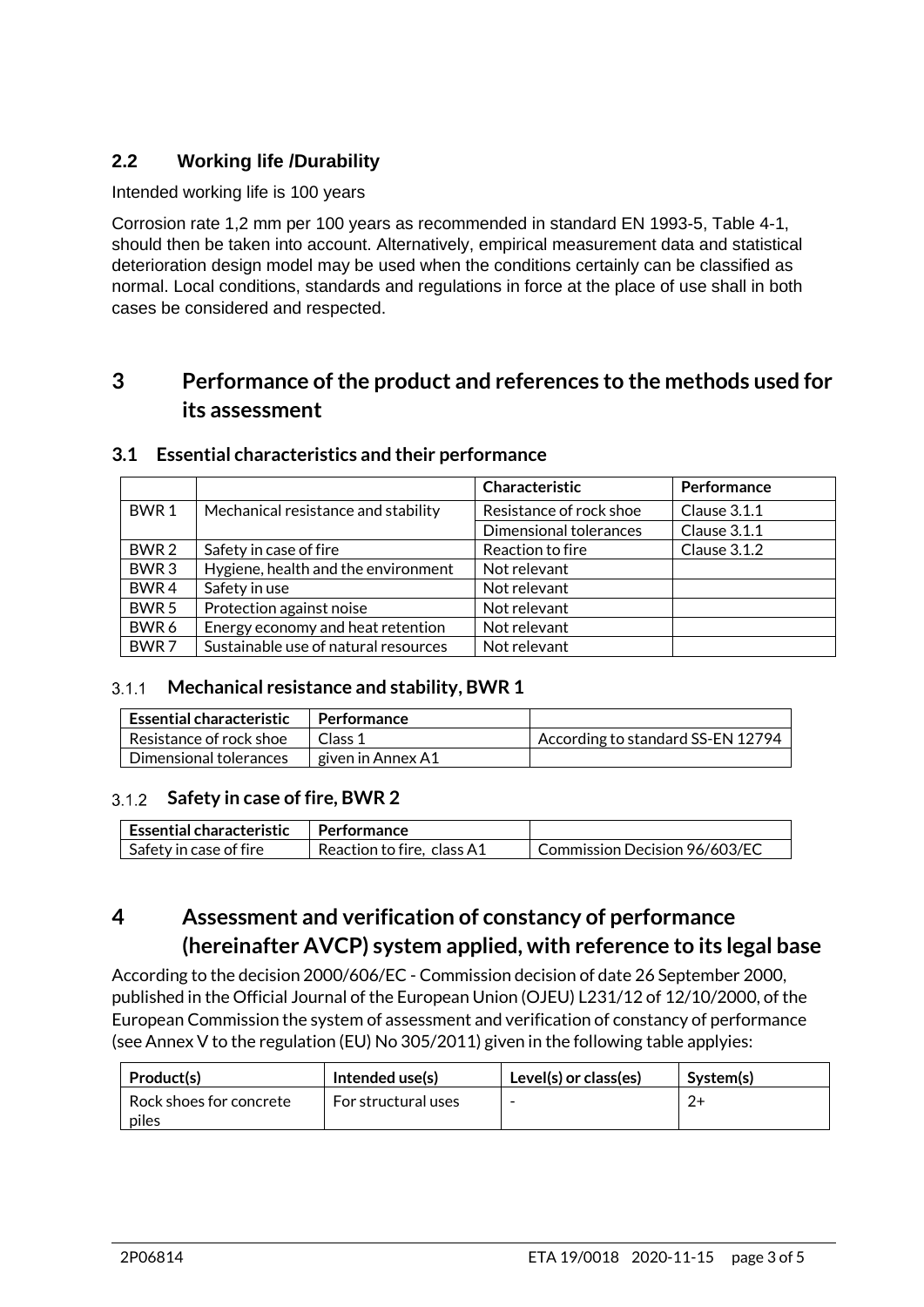### **5 Technical details necessary for the implementation of the AVCP system, as provided for in the applicable EAD**

Technical details necessary for the implementation of the AVCP system are laid down in the control plan deposited at RISE.

Issued in Borås on 2020-11-15

By RISE Research Institutes of Sweden AB

Mag

Signed by: Martin Tillander<br>Reason: I am the author of this document<br>Date & Time: 2020-11-15 22:37:07 +01:00

Martin Tillander Director product certification